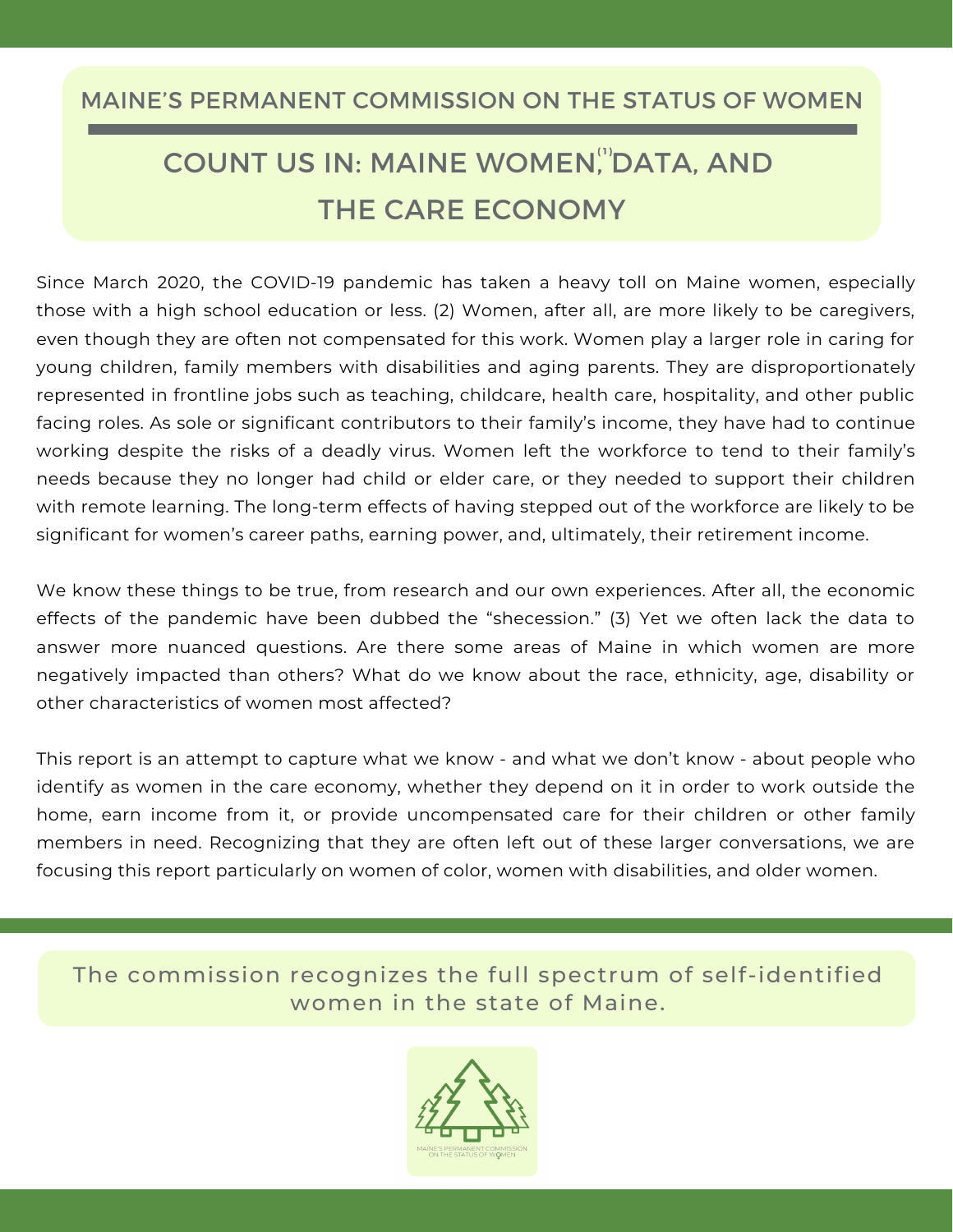Commissioners must be a resident of the state who has knowledge of the problems facing women in the state, has experience in advocacy relating to women's issues, and provides leadership in programs or activities that improve opportunities for women.

- Rebecca Austin, Safe Voices
- Jill Barkley Roy, EMERGE America
- Darylen Cote, Retired Educator, ME DOL State Workforce Board Women's Employment **Committee**
- Maulian Dana, Penobscot Nation Tribal Ambassador
- Kate Elmes, Trekkers *(Commission Chair)*
- Anne Gass, Independent Historian
- Moriah Geer, Maine Equal Justice
- Fatuma Hussein, Immigrant Resource Center of Maine
- Dr. Ruth Kermish-Allen, Maine Math and Science Alliance
- Samantha Lott Hale, Girl Scouts of Maine
- Sue Mackey Andrews, Facilitator, Helping Hands with Heart/Maine Highlands Investment Partnership
- Kim Moody, Disability Rights Maine
- **Bonnie Porta, Juvenile Justice Advisory Board**
- Jill Randall, Legal Services for the Elderly
- Honorable Meredith Strang Burgess, Burgess Advertising & Marketing, former Maine State Legislator
- Jennifer Wilkey, Woodworker at Woodhull of Maine, former educator & nonprofit communications coordinator

The stories shared in this report have been collected from Commissioners with the intention of highlighting personal lived experiences. Some are first person accounts and others shared throughout the report are client stories that we have been granted permission to share, with names changed to protect anonymity. We invite more women to share their stories and challenges in and accessing the care economy by emailing [womenscommission@maine.gov](mailto:womenscommission@maine.gov).

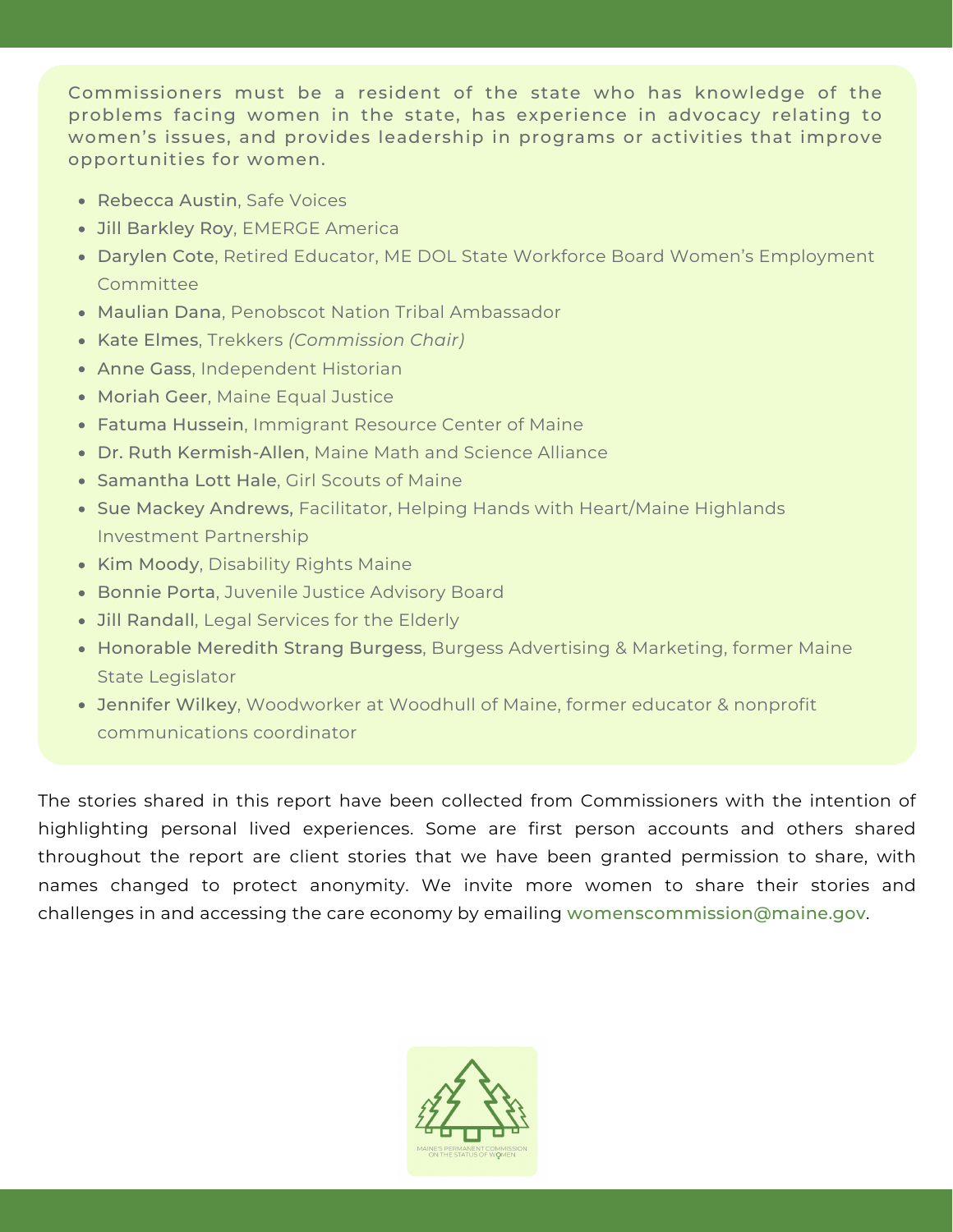

The COVID-19 pandemic has taken a heavy toll on Maine women, who are more likely to be caregivers for their families, and to work in the care economy. What do we know about the precise impacts the pandemic has had on women across Maine, whether they live in larger cities or small rural towns? Can we measure how the pandemic has had different effects on women based on disability, race, ethnicity, or refugee status?

In order to better understand the state of data collection and reporting in Maine, the Permanent Commission on the Status of Women (PCSW) held three focus groups in October-November 2021. We invited representatives from 35 women and girlserving organizations statewide.

Focus group attendees told us that the data being collected generally does not reflect the impact of the COVID-19 pandemic upon women's experience. There are also structural barriers that limit the ability to gather and report data; examples include privacy concerns (especially in rural areas), and lack of uniformity in the way data are collected. In some cases we simply are not tracking the right information; for example we have inadequate data on women who are unable to join or return to the workforce because their children are excluded from school, because they are waiting for adequate inhome supports and services for their children with disabilities, or who have care obligations for older family members or young children. Finally, program "silos" often present barriers to participation in services by requiring women to share personal information in repetitive and duplicative ways, often with intake workers with whom they are not familiar.

#### **CONNECTING TO SERVICES**

"My 15 year old son has autism and struggles with an anxiety disorder. During the pandemic he got to the point where just leaving the house would cause a panic attack. He wasn't able to go to school and needed mental health support. It took months of treatment and support before he was able to get back on track.

I have a chronic illness that was already making it difficult to work full time, and supporting him took so much time I was forced to move to part-time. I got behind on our rent and had to apply for the Emergency Rental Assistance (ERA) program. For six weeks I heard nothing, and when they did finally call me the person I spoke with didn't think I was eligible. After quite a bit of anxiety on my part she finally admitted that she didn't know the program that well. She consulted with her supervisor and then told me that I was eligible and they could pay my back rent and 3 months forward.

It took several more weeks before my landlord received the first check and, by then, I was 3 months behind in the rent.

The ERA program has been a lifesaver for my family during this time, but it shouldn't have been so hard to access. We came very close to homelessness because of the lack of responsiveness of the safety-net."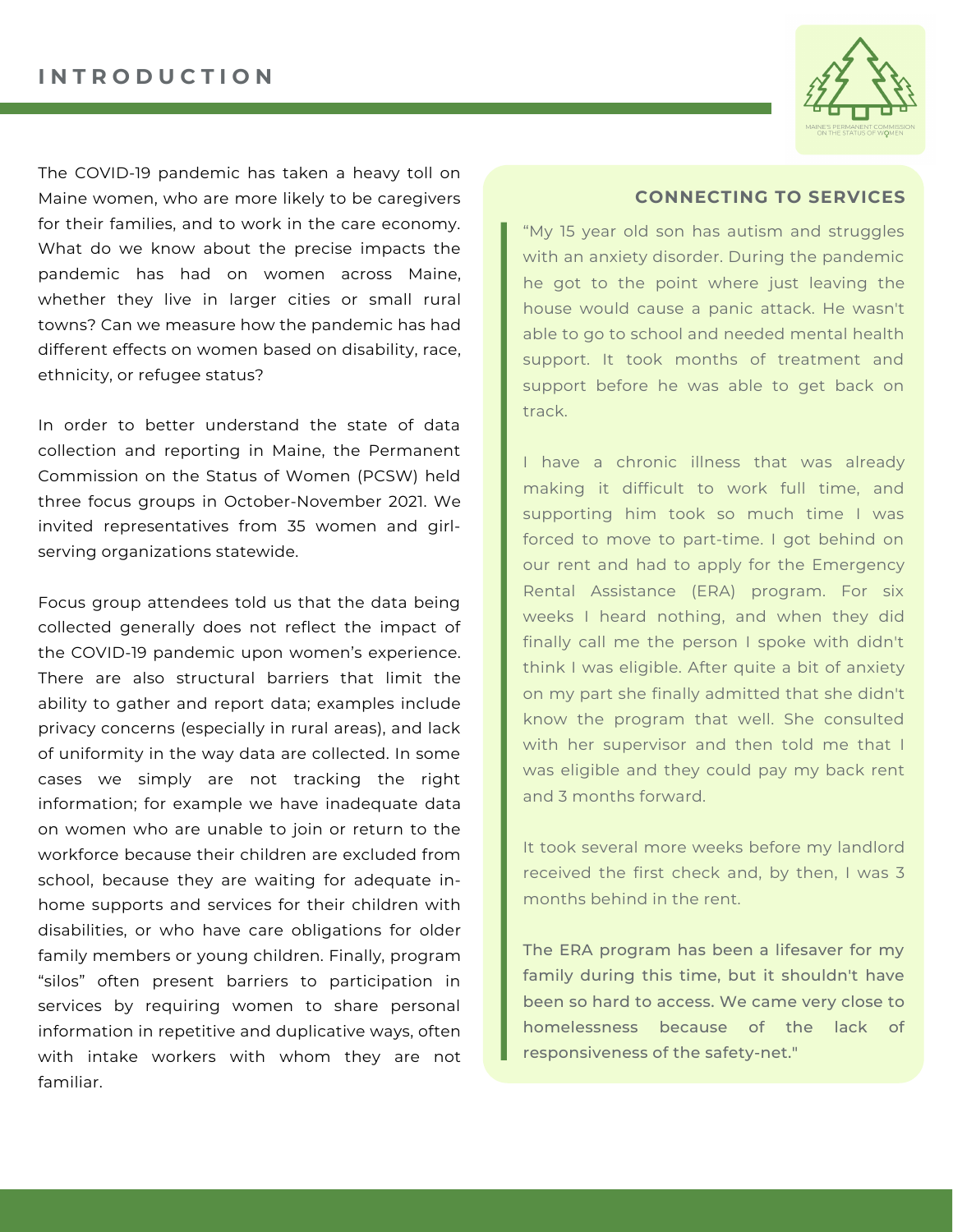

Based on what we heard on the focus groups, and learned from various reports, the PCSW recommends the following steps:

The 131st Maine Legislature must create a process to review legislation's impact on gender and collect more data, particularly centering marginalized women and girls.

[Note: Similar bills have been enacted recently in [seeking](https://www.aclumaine.org/en/legislation/ld-2-act-racial-impact-statements) racial [equality,](https://www.aclumaine.org/en/legislation/ld-2-act-racial-impact-statements) particularly around [health.\]](https://www.mecep.org/blog/health-data-bill-would-fill-in-the-holes-in-maines-understanding-of-racial-health-disparities/)

Critical areas in which more data are needed include:

- The percentage of women who work in the care economy, who depend on these services in order to work, and who are providing uncompensated care for their families.
- These data should include BIPOC women, as well as those with disabilities or who are caring for family members with disabilities.
- The extent to which BIPOC women and women with disabilities are enrolled in social services or public assistance programs for which they are eligible, and the extent to which eligibility- and demand- for these programs compares to enrollment.
- Better data interoperability to improve our understanding of women's needs - and the extent to which they are being met - across systems, and throughout the state.

Better data, and an improved ability to crosscorrelate and compare multiple sets of data, are essential to plan, budget, execute and evaluate programs and policies that support women and their families.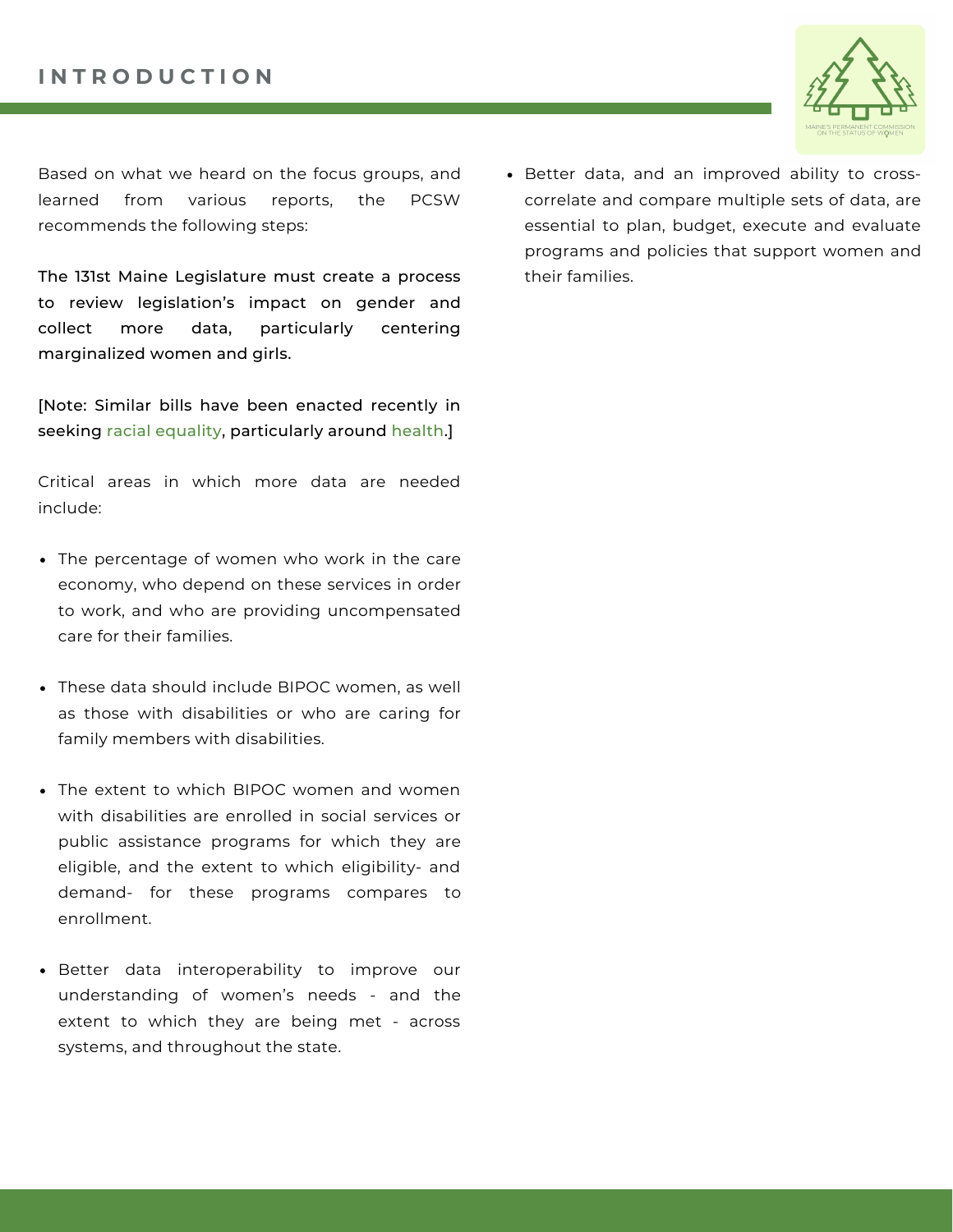

In our 2020 [report](https://www.maine.gov/sos/womens-comm/documents/PCSW2020.pdf)[,](https://www.maine.gov/sos/womens-comm/documents/PCSW2020.pdf) the Permanent Commission on the Status of Women (PCSW) flagged our difficulty obtaining data on women's needs, especially BIPOC women and women with disabilities. Accurate and timely data are critical for informing public policy, expenditure decisions, state agency priorities, state and local program planning, and evaluation and marketing.

In October and November of 2021, the PCSW convened three virtual focus groups to learn from experts in Maine about the status of women in the care economy, inviting representatives from 35 women and girl-serving organizations statewide. With a particular concern about women in the care economy, we posed five questions:

- Do you currently collect/analyze/report data specific to women?
- Are you able to analyze and report your data by gender, BIPOC status, disability as well as by town/county, etc.?
- What data do you need that isn't being collected or that you haven't been able to locate?
- What obstacles do you encounter in sharing data with others, or using others' data?
- How can Maine improve the data we collect/analyze/report/share on the needs of women, including those who are most at risk?

The conversations were rich and wide-ranging. Some of the most important and relevant insights included:

- Across the board, the data being collected generally does not reflect the impact of the COVID-19 pandemic upon women's experience.
- In order to protect privacy, providers may not report or share data on women who have disabilities, who are people of color, or who are aging. This is particularly true in Maine's more rural areas, where their numbers may be lower. It is certainly the case with Maine reporting systems and the US Census. When we exclude those who are smaller proportions of the whole, we lose their voices.
- Lack of good data sometimes means that we don't know the depth and breadth of issues women face. For example, we have no data on women who are eligible for, but not receiving MaineCare (especially among senior citizens), as well as for other assistance programs. Waiting lists for nursing homes are also not available in the aggregate, although women are more likely to live longer, and to live alone later in life, and thus have a higher need for nursing home care. To what extent are women's needs not being met? Similarly, we have inadequate data on women who are unable to join or return to the workforce because their children are excluded from school, because they are waiting for adequate in-home supports and services for their children with disabilities, or who have care obligations for older family members or young children.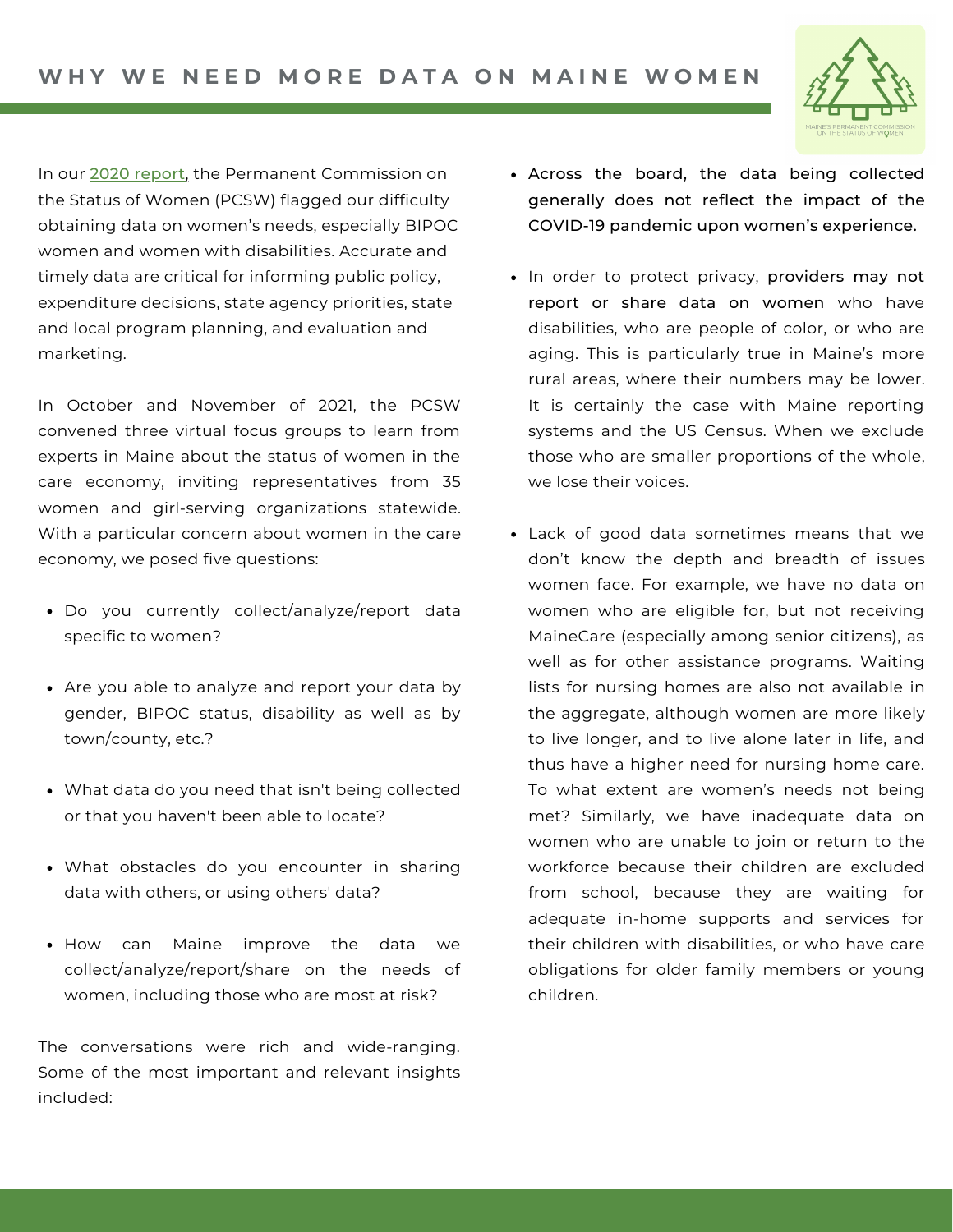

- There is a lack of data interoperability, defined broadly as the ability to share data across providers using common software and terminology. This creates data "silos" so, for example, we may not easily be able to determine what percentage of women with low incomes receive services such as in-home supports or housing assistance, or if they have disabilities. While there are legitimate privacy concerns, data collection is often dictated by local, state, foundation, and corporate funders that require different time frames, definitions, data to be collected, and software, hampering data sharing. As a result, while there is an enormous amount of data being collected, everyone has a piece of the proverbial elephant, not the whole picture. In addition, funders may not require data collection on BIPOC, trans, non-binary, older women, women with disabilities, or women within the correctional system.
- Finally, these program "silos" often present barriers to participation in services by requiring women to share personal information in repetitive and duplicative ways, often with intake workers with whom they are not familiar. Having to repeatedly give personal information to strangers is exhausting and often intrusive, and may drive women to opt out of services they need.

### MISSED OPPORTUNITIES

Recently I worked with a mom who was living in a hotel room with her four kids. She'd gotten behind on her rent when she was laid off during Covid, and no one told her that there was a rental assistance program. She got a new job and worked out an arrangement with her landlord.

She worked hard to pay her current and back rent, and then disaster struck. She was in a car accident and needed surgery. She couldn't work and wasn't eligible for disability pay through her job, so she got behind on her rent again.

This time she was evicted from her apartment, and with such little warning that she had to leave most of their belongings behind. No one had told her that there were programs that could have helped until it was too late.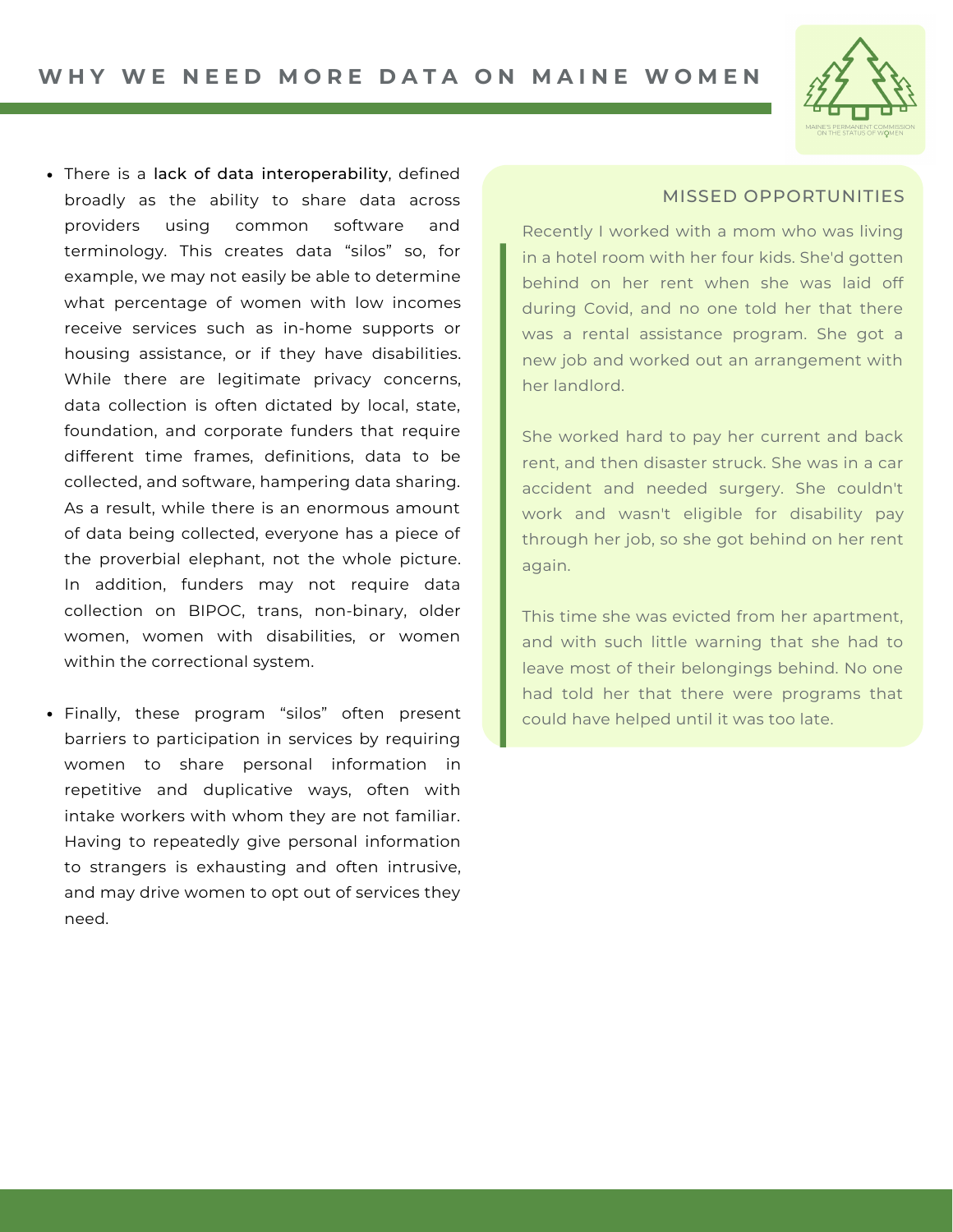

The COVID-19 pandemic has been hard on everyone, but has had a disproportionate impact on women who are dependent on the care economy (child or other family care) in order to work, and/or who are employed in the care economy. The care economy includes childcare, elder care, education, healthcare, and personal, social and domestic supports and services that are provided in both paid and unpaid forms and within formal and informal sectors. It's important to note that women may be affected in multiple ways; in other words, a teacher or a health care worker may have dependent children who must have childcare in order for her to work. Other examples include a group home manager for adults with developmental disabilities with two children with autism who suddenly receive significantly shortened school days so she must quit her job to take care of them and to deal with the special education issues, or a teacher who must leave the workforce to assist an aging parent who is not eligible for in-home or nursing care - assuming that care is even available.

We know this anecdotally, and hard data exists, but the issues outlined in Section 1 make it difficult to get a comprehensive picture for BIPOC women, seniors, and women with disabilities. The next two sections will examine what we do know about women and the care economy.

### WOMEN DEPENDENT ON THE CARE ECONOMY IN ORDER TO WORK

In April 2020, when non-essential businesses were shuttered due to the pandemic, unemployment claims data show that 55% of 74,000 Mainers who filed continuing unemployment claims were women, a disproportionately high number. (4)

### THE CARE ECONOMY

Includes childcare, elder care, education, healthcare, and personal, social and domestic supports and services that are provided in both paid and unpaid forms and within formal and informal sectors

While both men and women have dropped out of the workforce since the start of the pandemic, women's workforce participation in 2021 was, on average, around 55 percent. (5) This is the lowest it has been in 30 years. Part-time workers in Maine are almost twice as likely to be women as men (83,000 vs. 42,000) while full-time workers are more likely to be men (289,000 versus 229,000 for women). (6)

Child care availability is near the top of the list of challenges facing Maine's female workforce. A report from the Council for a Strong America revealed that 141 childcare providers around Maine closed permanently during the pandemic, and many more closed temporarily. Those that did reopen have often reduced their capacity either due to difficulty finding workers or to COVID protocols. (7) This left working women scrambling to find care. In addition, since the childcare workforce is almost all female, the closures meant many women were out of a job. The low wages childcare workers are paid means that this sector will continue struggling to retain existing and attract new, qualified workers.

In October 2020, the Maine PCSW hosted a webinar, "A Spotlight on the Childcare Needs of Maine Women of Color," with panelists representing refugee and immigrant, tribal, Black, and Hispanic communities. All panelists rated the availability of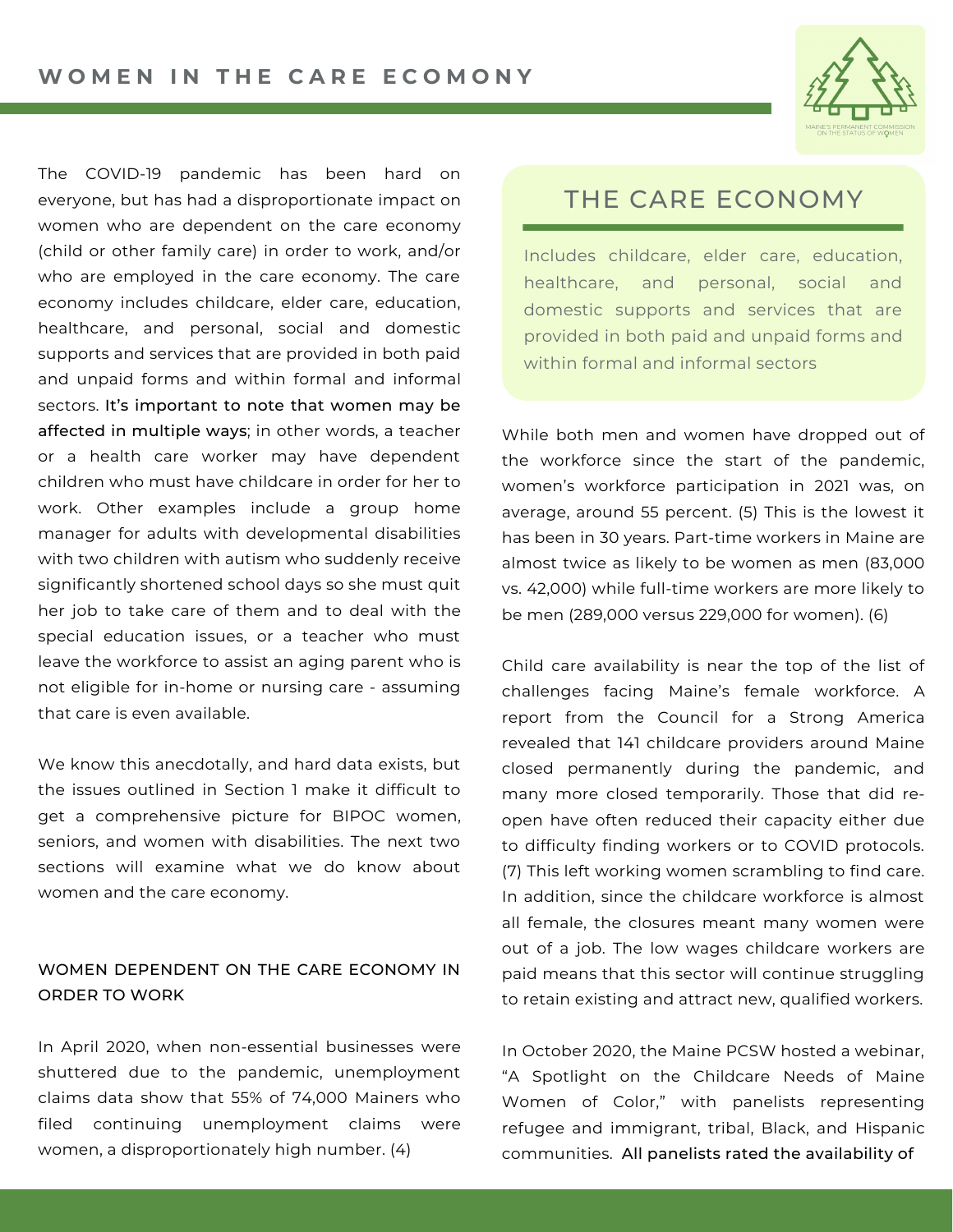

childcare as critical to their ability to achieve economic independence, and identified as a tremendous barrier the almost complete absence in their communities of affordable, culturally responsive childcare. This became especially critical during the early months of the pandemic, when many women of color were working in direct care, retail, and related jobs that had to be done inperson, and childcare providers were closing their businesses or running at reduced capacity. As many BIPOC women in Maine are undereducated they have fewer employment opportunities that pay a living wage.

Two years into the pandemic, childcare shortages and the high cost of childcare continue to hamper women's return to work. Even pre-pandemic, the childcare industry was facing a financial crisis due to high costs, low availability, and (in some cases) limited quality. The average annual cost of centerbased childcare for one infant is roughly equivalent to one-year of in-state college tuition, a staggering amount for families who are also struggling with the high cost of housing, health insurance/health care, transportation, and (often) student loans. (8) Since childcare workers are woefully underpaid, wages must increase; this will, in turn, increase the cost of childcare. In the summer of 2020, 80% of childcare programs in Maine were open, but they operated at an average of 65% capacity. (9) In the spring of 2021, 43% of Maine childcare providers revealed growing wait lists. (10) Fifty-eight percent of childcare centers reported they were understaffed. Many childcare owners and directors report operating at a financial loss in order to support their communities, and feeling enormous physical and mental stress due to long hours and the need to keep everyone safe from a deadly virus.

Parents of children with disabilities often have difficulty finding childcare that will accept their children, especially when those disabilities are severe. Paradoxically, the PCSW heard from one focus group attendee that these mothers may be shamed for not trying hard enough, a double blow for families trying to do the best they can with children who have special needs.

Schools requiring remote or hybrid education also make it difficult for working parents. Most jobs in the care economy require employees to be inperson, such as hospitals, schools, group homes, nursing homes, and the entire hospitality sector. This means that women who must have childcare coverage in order to work are in a tough place when schools go remote. Even for those able to work at home, many jobs do not allow the flexibility needed to, for example, supervise a six-year old's schoolwork on a computer or try to provide the therapies needed by the twelve-year old with spina bifida. The unreliability of the school schedule pushed many women out of the workforce.

Yet we don't have good data on the number of women who left the workforce or were forced to work part-time due to the inability to find care for children or older family members. We also have no information on the race, ethnicity, disability or other demographics of the women, children or other household members who rely on this daily care.

#### WOMEN WORKING IN THE CARE ECONOMY

A common refrain these days is that employers are having difficulty finding employees "because people don't want to work." This judgment belies the realities of our current economy.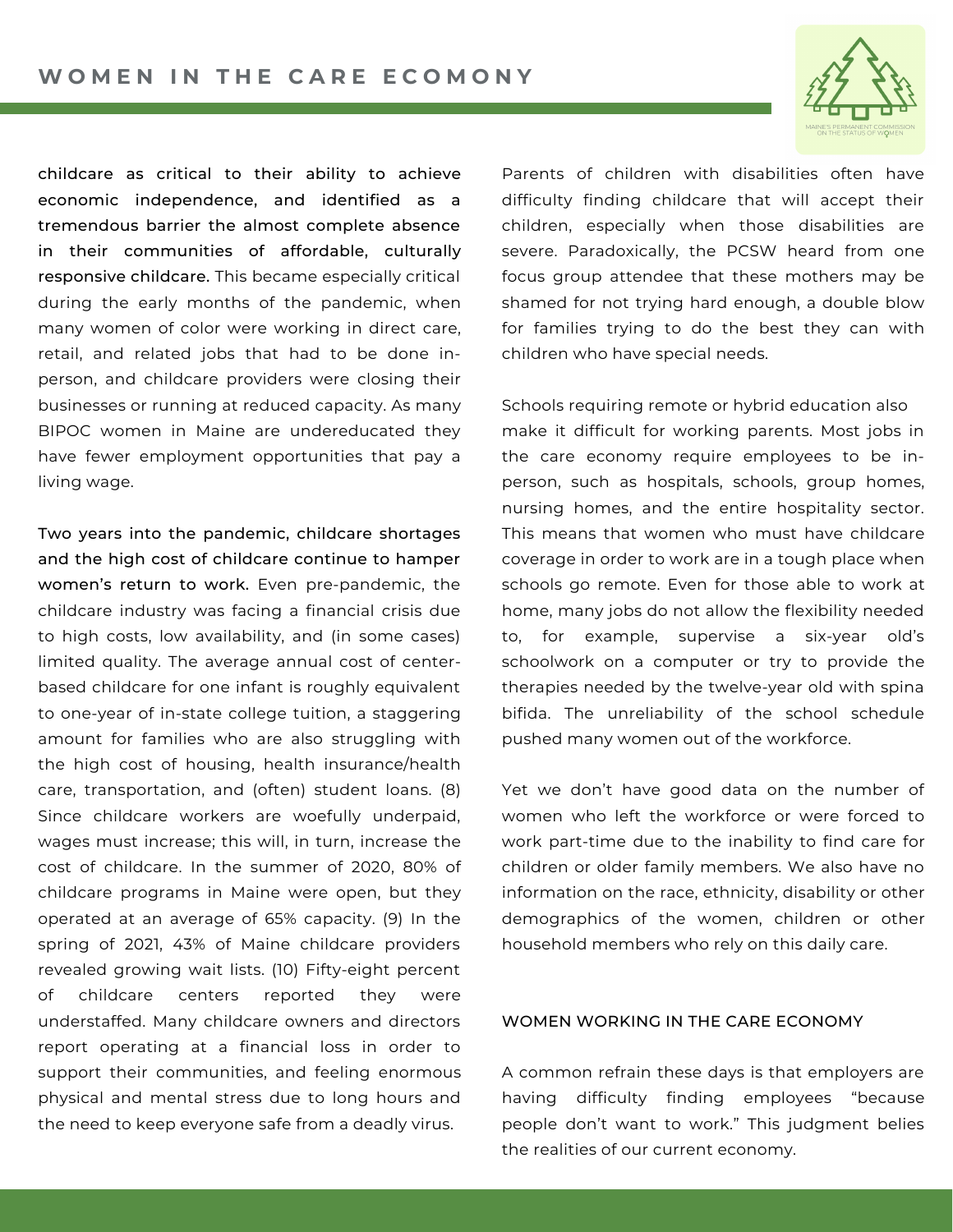

The median hourly wage for Maine direct care workers, defined as workers who provide home care services, such as certified nursing assistants, home health aides, personal care aides, caregivers, and companions is \$2.36 lower than occupations with similar entry level requirements, such as janitors, retail salespeople, or customer service representatives and we expect this gap to widen as the private sector responds to worker shortages by raising hourly wages. It's also ten cents an hour lower than occupations with lower entry level requirements, such as housekeepers, groundskeepers, and food preparation workers. (11) Thus, women are faced with the untenable choice of continuing to work for poverty wages, finding other work, or leaving the workforce entirely. With the threat of exposure to a deadly virus, as well as the soaring costs of housing, health insurance/health care, transportation, and other basic needs, exiting the caregiving workforce might just be a woman's only choice.

In Maine, 86% of care workers are women, and 10% are people of color; 6% are immigrants. (12) Their annual median earnings are about \$20,200, about 39% work part-time (meaning they get no benefits) and 43% are at or near the federal poverty level. (13) The Maine Center for Economic Policy reported in 2021 that Mainers who worked in-person were 50 percent more likely to contract COVID-19 than remote workers. Despite being identified as "essential workers" during the pandemic, these workers were less likely to have paid sick leave, health insurance, or access to PPE. (15)

The federal jobs classification doesn't include an occupational code for direct support professionals, making it hard to obtain good data on the workers in this sector.

# DIRECT CARE WORKERS

defined as workers who provide home care services, such as certified nursing assistants, home health aides, personal care aides, caregivers, and companions

This pandemic has hit women especially hard, for all of the reasons we have discussed throughout this Report. For many though, it has provided a lesson in establishing priorities and really thinking about personal values and "what is important." We see many women across the age spectrum choosing to leave their current jobs or not return to jobs they had prior to the pandemic. This out-migration has actually increased over the last year, even as the pandemic eases. McKinsey & Company, in their publication entitled "The State of Women in America" found that 42% of women said that they were "often" or "almost always" burned out in 2021, up from 32% from 2020. In contrast, fewer men (28% in 2020 and 32% in 2021) complained of burnout. (16) These data were even worse for women of color. We know that burnout is a contributing factor to women leaving the workforce or stepping into parttime or lower stress positions.

But the female out-migration persists even as we see the "end" of this pandemic tunnel. Interviews conducted independently of this Report revealed that people identifying as men were more likely to state that the pandemic didn't affect their lives at all. In contrast, people identifying as women were more likely to say they missed seeing friends and family or that they were more stressed. This stress level was significantly higher for persons with less than a college degree. When asked what they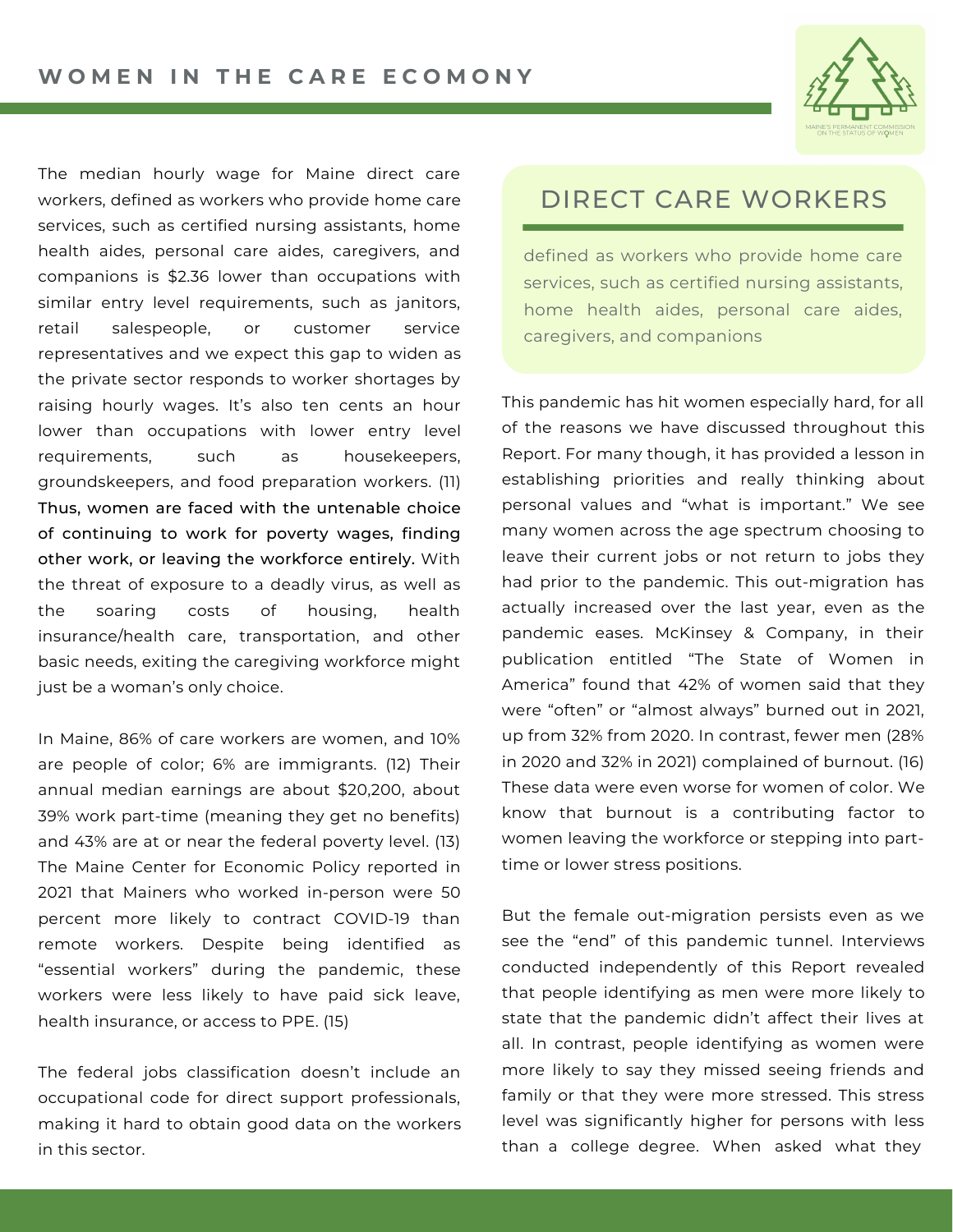

enjoyed during the pandemic, nearly 40% reported that having more time with family, particularly dinner together, was now possible. This has influenced the decision of at least some of the women who have recently left the workforce. As one woman reported, matter of factly, "I realize now that I don't have to work at the local convenience store for the rest of my life. There are more important things."

Looking ahead, Maine has about 340,012 younger women as compared to 394,575 older adults, which could render untenable the current system of relying on women to provide care, whether paid or unpaid; there simply won't be enough caregivers for those who need them. (17) Between 2018 and 2028 there will be a projected 38,000 direct care job openings in Maine. (18)

### JOBS AND CAREERS

I asked a group of 6th grade students in a rural northern Maine community if anyone could tell me the difference between a "job" and a "career." Two hands went up. I invited one young man to answer the question and he responded, "A job is what someone gives you; a career is something you choose to do and you can take it with you - anywhere you want to go." From the mouths of babes!

- From a PCSW Commissioner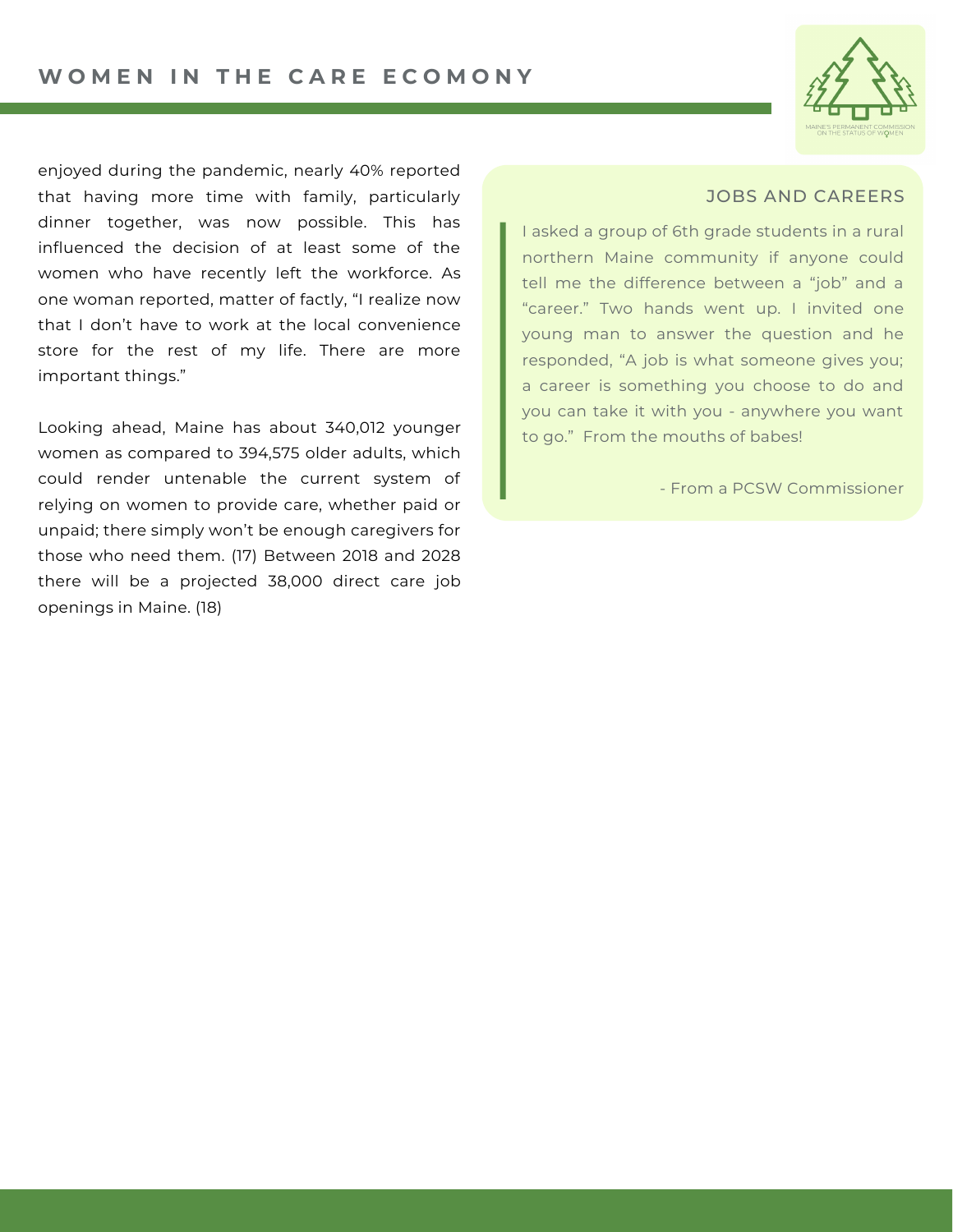

#### PAY EQUITY

Typically, women earn less money than men. In 2020, women with full-time jobs made 80 cents on the dollar compared with men. (19) The pay gap is even starker for women of color; nationally, Black women typically earn just 63 cents, Native American women 60 cents, Hispanic 55 cents, and Asian American and Pacific Islander women earn 87 cents for every dollar earned by White, non-Hispanic men. (20) This can make it especially challenging for women who are the sole financial source of support for their families.

This pattern extends throughout women's earning careers, and is especially pronounced during the peak earning years of ages 35-65. The median annual income for women aged 35-44 is \$50,100 compared to \$62,750 for men, a \$12,650 difference, and increases to a roughly \$14,000 gap between the ages of 45-64. Consider the long term effect of earning an average of \$10,000 a year less than men; over a period of just 10 years, women would have earned \$100,000 less. This means less money for monthly expenses but also more difficulty adding money to savings or to retirement. (21)

Pay inequality is still a major factor for women. In February 2022, a woman psychologist in Maine won a landmark lawsuit against her employer, who had been paying her almost half what her male colleagues were earning, although they had similar training and did substantially similar work. Across the United States, women still make almost a dollar per hour less than men in low-wage jobs such as teaching assistants, receptionists, healthcare, housekeeping, and personal care aides, even as women make up a disproportionate share of employees in those sectors. (23) These patterns are

replicated in Maine as well.

Pay inequity throughout their lifetimes contributes to older Maine women being at an economic disadvantage compared to men. The median income for Maine women age 65+ who live alone is \$22,059, compared to \$27,008 for men. (24) It is estimated that half of older Maine women who live alone would have difficulty covering their basic needs for food, housing, transportation, healthcare, and other miscellaneous expenditures, especially if they were renters and in less than excellent health or did not own their own home. (25) Over twice as many women ages 65+ live alone (50,000) compared to men (23,400), meaning they have only their own income to cover expenses. (26) A lifetime of "stay at home" women caring for others, or low wage, part time jobs that permitted flexibility to care for others, does directly affect a disproportionately high percentage of women in their older years.

Maine women report that they leave work entirely or work part-time to care for their families; parttime work often lacks benefits such as health insurance and employer-sponsored retirement plans. As a result, women struggle to amass wealth through savings or other investment vehicles, leaving them poorer in retirement. Across all age groups, women of color are more likely to live in poverty (20% as compared to 12% of White women). (27)

#### DOMESTIC VIOLENCE

Maine has seen an increase in domestic violence during the pandemic, primarily against women. COVID-19 quarantines have increased women's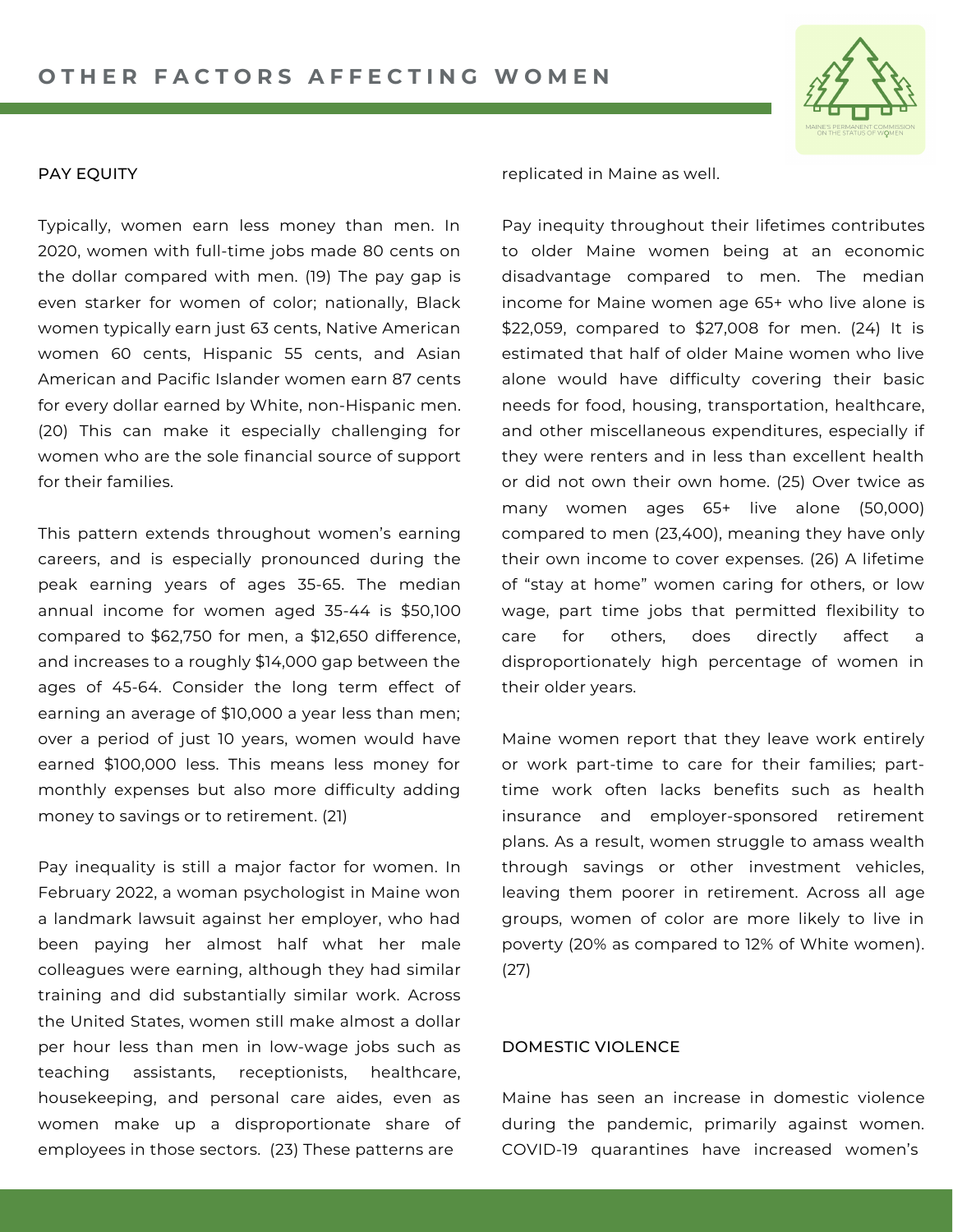

isolation, strengthening the control their abusers seek to have over them. At the same time, courts are struggling to stay staffed and open; one county court was open only 5 days in January 2022. The legal system is moving so slowly that cases from 2019 are only now being adjudicated. Due to the backlog, the courts are pushing to clear cases quickly, resulting in more plea agreements; abusers are less likely to go to jail.

This means that women are caring for their children in homes where they are unsafe. For women to obtain legal assistance they need schools to be open, affordable and available childcare, and for the legal system to be hearing their cases in a timely way.

### FOOD INSECURITY

One consequence of lower incomes, whether due to pay inequities, lack of child or family care that keep women out of the workforce, or other factors, is food insecurity. Put simply, economic insecurity can result in food insecurity. Food insecurity rates are up to four times higher among African immigrants, (51.6%); single-parent households (42%); people with a disability that prevents them from working (39%); and for all people of color (28.3%). (28)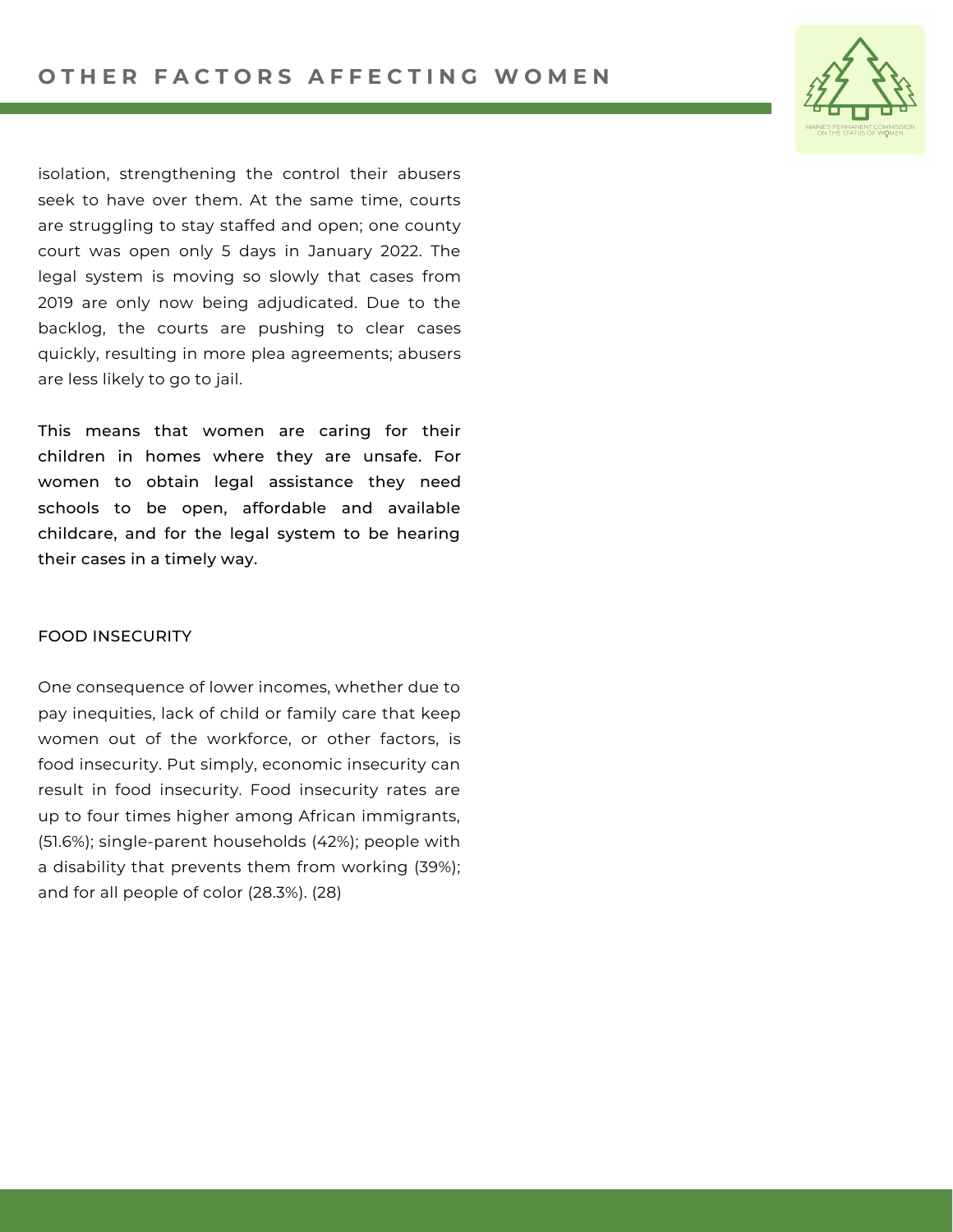

### LONG TERM IMPACTS

For over ten years "Alma" has been caring for her two grandchildren, whom she has adopted. She is now in her late 50s, and the effects of working two and three jobs to support these children and herself over these many years are showing. She recently asked for help as her vehicle needed service and she had no money and no other options. One of her grandchildren has a major health condition and she has to have transportation should he need to go to the doctor, as happens frequently. She spends much of her day monitoring his health electronically while he is at school; she is always on call and frequently has to bring him home early. Between her disabilities and the care of her grandchildren, she is unable to work, and all three of them now live on her disability check of \$1,400/month.

A brief relationship a few years ago resulted in significant domestic violence. This served to retraumatize the children as they recalled brutal child abuse from early childhood (before coming to live with Alma). Alma's attempts to protect her children from this person resulted in court charges and a fine; a Protection Order was issued which was promptly violated with no response. She lives in fear and has little protection for herself, her children, or her property.

Alma is physically and mentally exhausted. The family lives in a cobbled-together trailer and are frequently the targets of vandalism to their vehicle or out-buildings.

On this particular day when she asked for help, it was only because she had no options. She was desperate. Community resources were able to help her with her car and to put \$250 in her fuel tank. She refuses to approach DHHS for SNAP benefits because of the way she was treated the last time and their many demands for information and documentation, which make her feel worthless. She has done everything for her grandchildren and is immensely proud of them. They are both honor roll students and her plan is for them both to go to college.

The Permanent Commission on the Status of Women is energized and inspired by the work done this session to center data in recovering from the COVID-19 pandemic. We are particularly grateful for the work of the Permanent Commission on the Status of Racial, Indigenous, and Maine Tribal Populations and those involved in the creation of the [Economic](https://digitalcommons.usm.maine.edu/cgi/viewcontent.cgi?article=1150&context=aging) Security of Older Women in Maine.

Looking forward to the 131st Legislature, reliable, accurate, and timely data is needed to guide public

dialogue, executive and legislative decision making and priorities, and the utilization of resources.

While data exist for some of these issues broadly at the local, state, and national levels, we lack comprehensive data on the issues facing women in Maine, especially when they work in and/or rely on the care economy.

The 131st Maine Legislature must create a process to review legislation's impact on gender and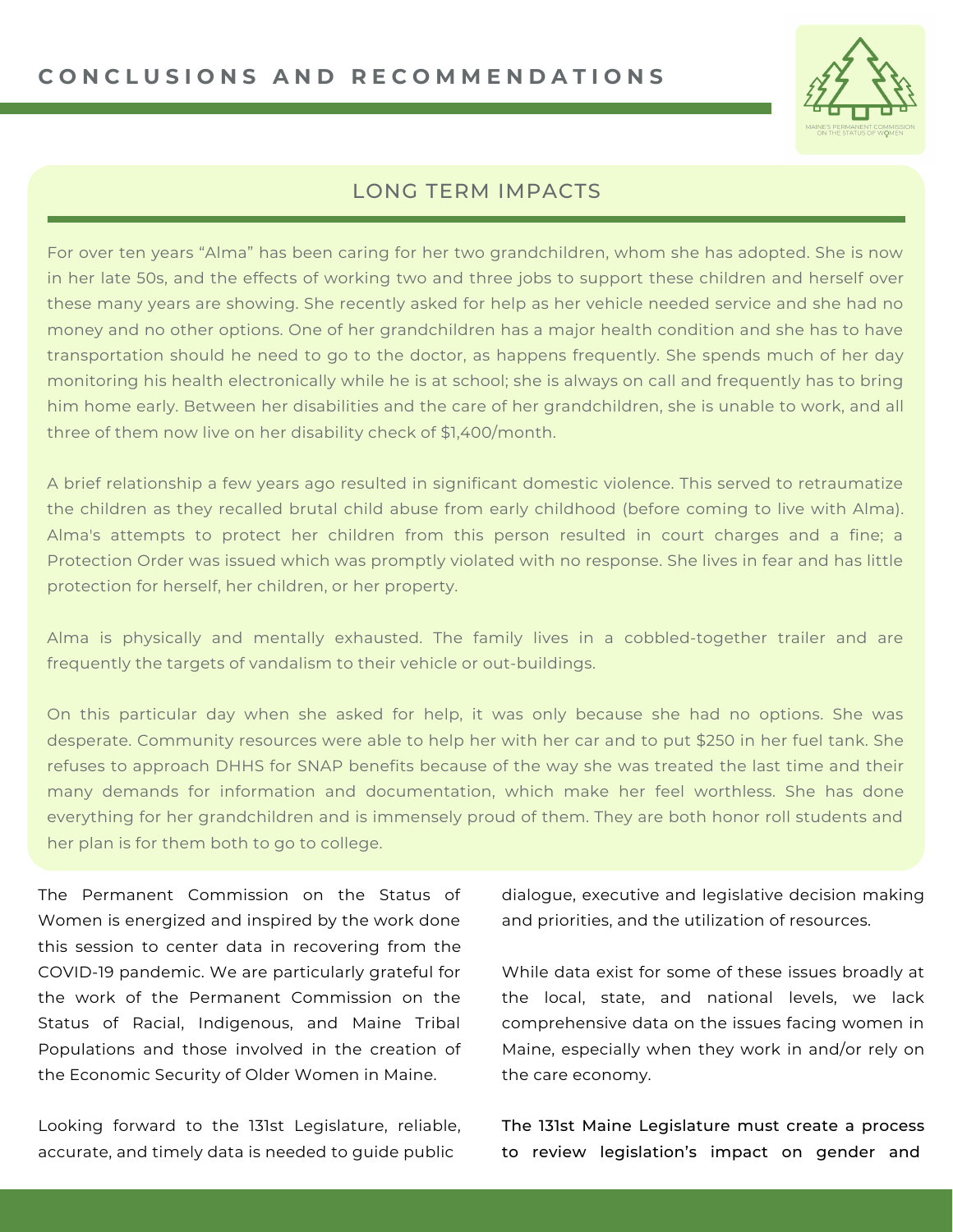

collect more data, particularly centering marginalized women and girls. [Note: Similar bills have been enacted recently in seeking racial equality, [particularly](https://www.aclumaine.org/en/legislation/ld-2-act-racial-impact-statements) around [health.\]](https://www.mecep.org/blog/health-data-bill-would-fill-in-the-holes-in-maines-understanding-of-racial-health-disparities/)

Critical areas in which more data are needed include:

- The percentage of women who work in the care economy, who depend on these services in order to work, and who are providing uncompensated care for their families.
	- These data should include BIPOC women, as well as those with disabilities or who are caring for family members with disabilities.
- The extent to which BIPOC women and women with disabilities are enrolled in social services or public assistance programs for which they are eligible, and the extent to which eligibility- and demand- for these programs compares to enrollment.
- Better data interoperability to improve our understanding of women's needs - and the extent to which they are being met - across systems, and throughout the state.

Better data, and an improved ability to crosscorrelate and compare multiple sets of data, are essential to plan, budget, execute and evaluate programs and policies that support women and their families. The data available in Maine are not reflective of the needs of women, especially women of color, BIPOC and women with disabilities. As Maine moves out of the pandemic and works to recover and further stabilize its economy, greater attention to the realities and needs of Maine

women needs to be a priority. Creative solutions, driven by qualitative and quantitative data, can be found and implemented which will correct the challenges within the Care Economy particularly as they affect the lives and health of women and their families.